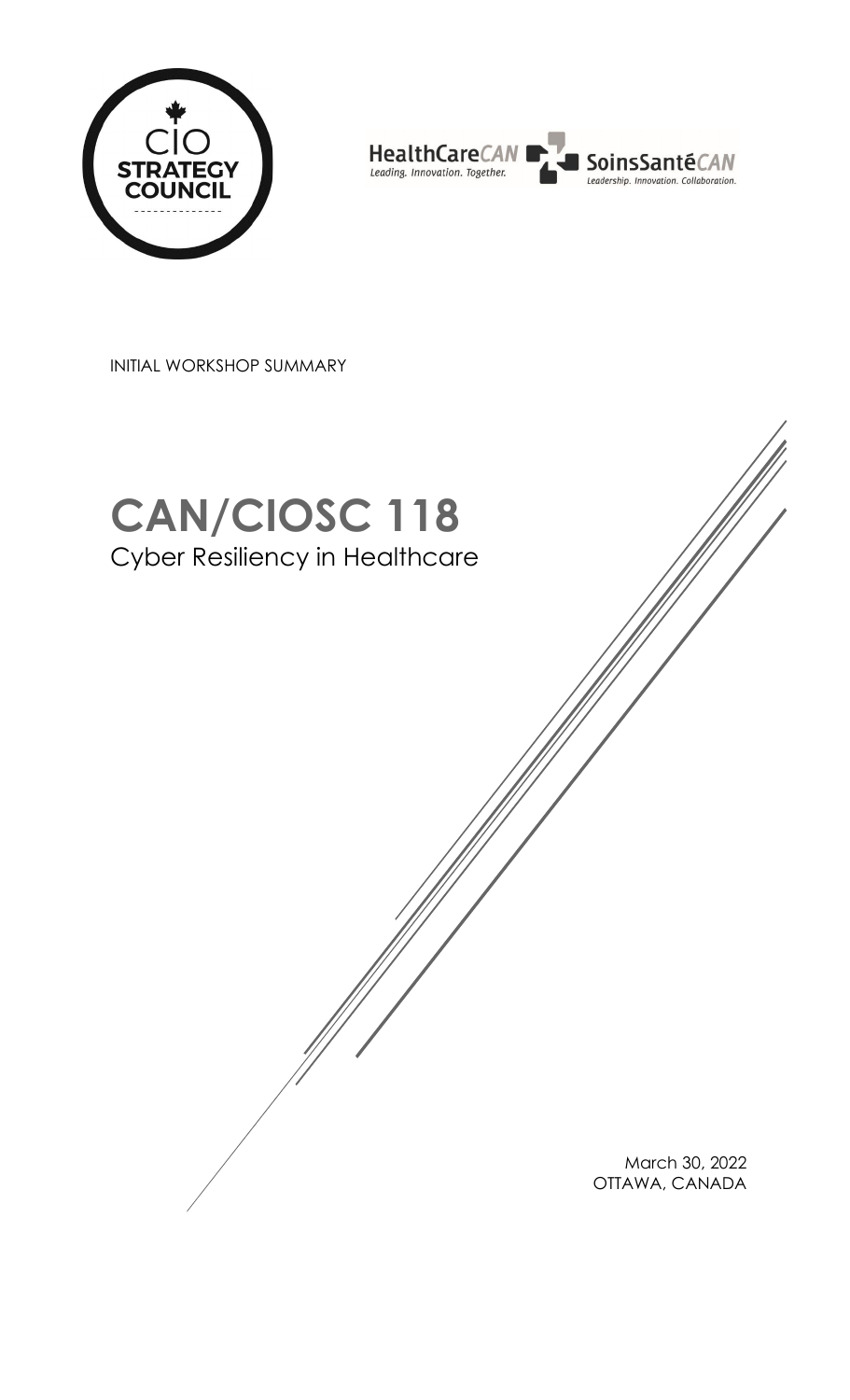# **Table of Contents**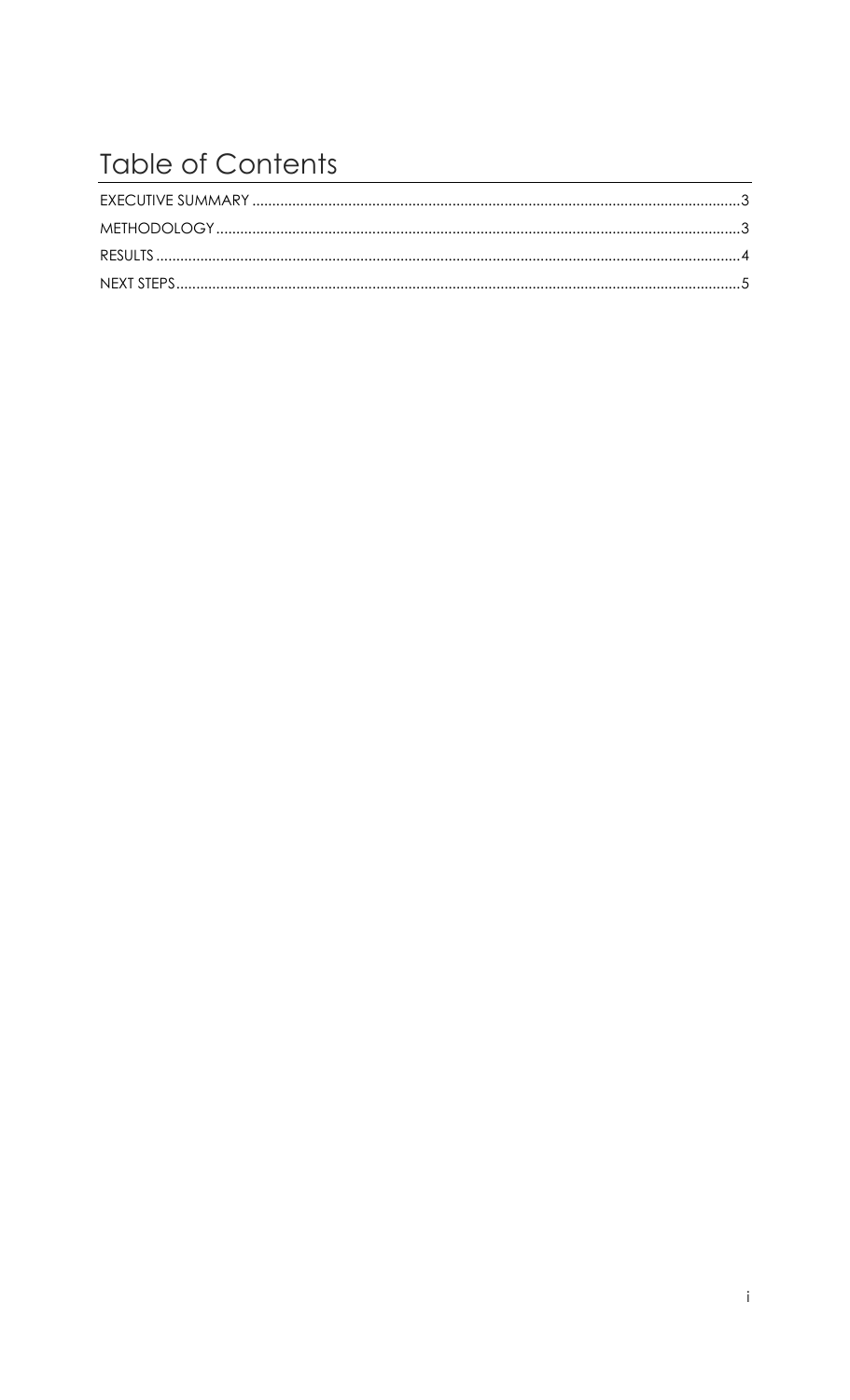### <span id="page-2-0"></span>EXECUTIVE SUMMARY

The CIO Strategy Council and Healthcare CAN hosted a series of 2 workshops on March 9<sup>th</sup>, 2022 (English) and March  $10<sup>th</sup>$ , 2022 (French) with the goal of acquiring feedback from healthcare technology leaders across the country on their concerns, issues and needs around cyber security. This initial feedback would form the basis and starting point for CIO Strategy Council Technical Committee 5- Cyber security to develop the National Standard for Cyber Resiliency in Healthcare in Canada. The secondary goal of the workshops was to raise awareness about the project and solicit participation from the user group on the technical committee.

As healthcare has become more digitized, automated, and connected, exposure to cyber threats is a recognized and growing threat to public security and patient safety in Canada. Health leaders recognize that cybersecurity is a patient safety issue and that the sector possesses certain traits that make cyber risk mitigation in healthcare a particular challenge to be protected. Promoting resilient critical infrastructure requires the development of sectorspecific national cybersecurity standards for healthcare organizations to address cybersecurity vulnerabilities in healthcare.

The workshops saw representation from nearly 120 healthcare technology leaders from across Canada, with a diverse representation of the sector and in both official languages. During the session the participants were given an introduction and background on the project and its objectives, then divided into breakout rooms to facilitate discussion around 5 predetermined questions. Following the break-out rooms, participants were given instructions on next steps and notified that they could provide additional feedback, until March  $30<sup>th</sup>$ , 2022.

## <span id="page-2-1"></span>METHODOLOGY

Canada's healthcare system has become a prime target for cyber-attacks. The added pressure on the healthcare system, legacy and antiquated systems used at frontline institutions and the value of the data held by these institutions has allowed for easy targets for bad actors. Risks today present not only at the corporate level (e.g., fraud, ransom) and the social level (e.g., unauthorized exposure of private health information leading to blackmail, identity theft or loss of public trust), but also at the point of care itself.

Data however is not the only high-value target for attackers. Should attackers be able to take over critical infrastructure, lives could be at risk. For patients in the hospital on life-saving equipment and those that are in need of surgeries or other procedures, the results would be severe.

In a [recent article from the CBC,](https://www.cbc.ca/news/canada/newfoundland-labrador/nl-cyber-attack-worst-canada-1.6236210) the attack on the Newfoundland and Labrador Healthcare system was described as the "worst in Canadian history" and states that "more than 400 hospitals in Canada and the United States have been subject to ransomware attacks since the beginning of the pandemic."

The emerging trend of healthcare services moving to "virtual" or "telemedicine" is another reason why cyber security in healthcare is becoming an ever-increasing critical issue. Unprotected or legacy systems are not only a risk for the patient, but for the direct healthcare provider as well. With more and more services being made available remotely every day, safeguards are required to ensure the safety of all participants.

With the challenges delivered from the pandemic, along with fervent pace of technology, now is the time for Canada to have an established national set of guidelines to ensure the protection of healthcare infrastructure and Canadian citizens.

To kick the project off effectively, the CIO Strategy Council and HealthCare*CAN* recognized that it was imperative to solicit feedback from the end users to inform project objectives, as well as ensure their needs and requirements were met. This information would act as the foundation of the project for the technical committee to develop the Standard.

#### **Focus Group Objectives**

- Identify unique "healthcare specific" threats
- Identify what needs to be included in a healthcare specific national Standard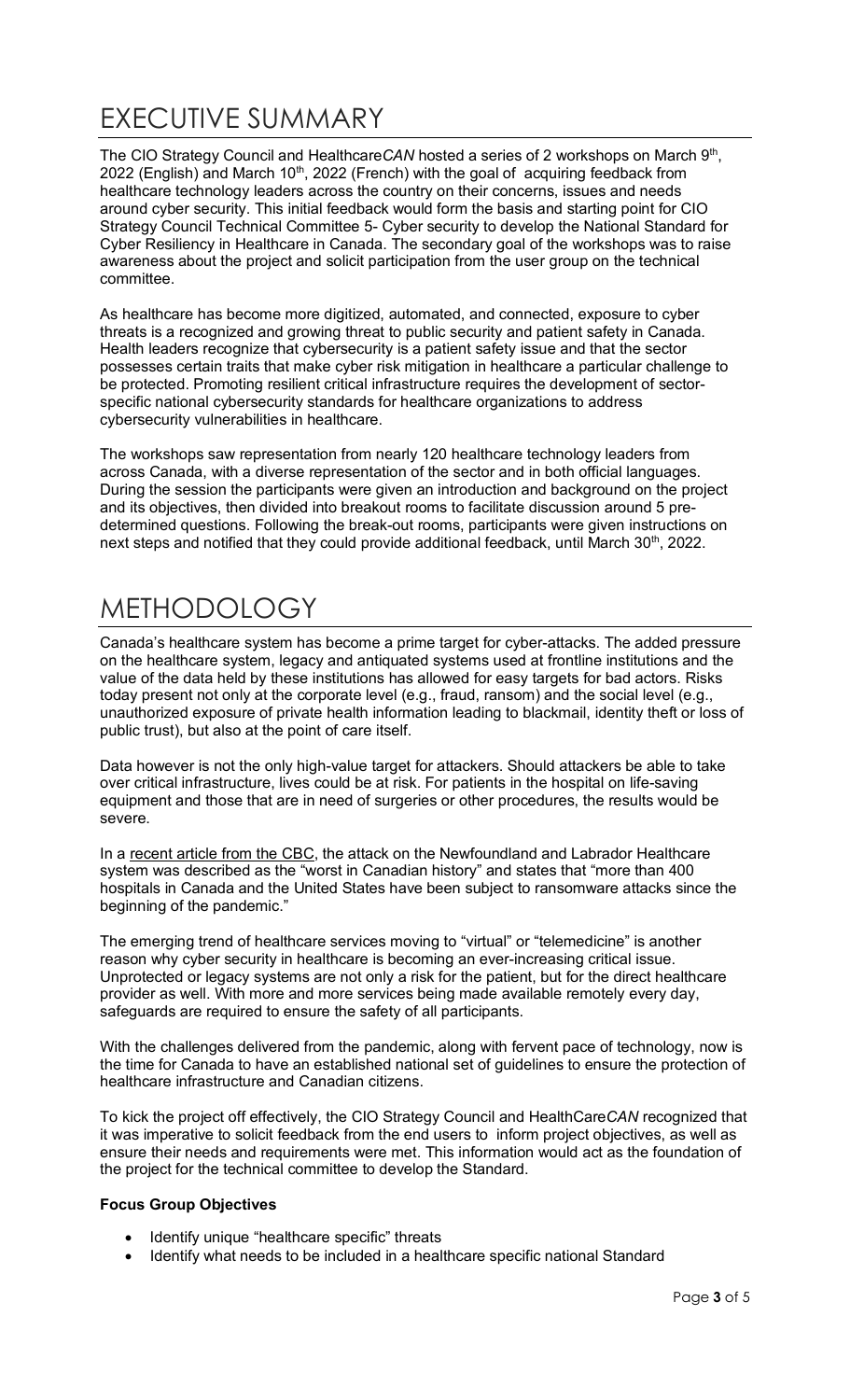### <span id="page-3-0"></span>RESULTS

#### **Participants were asked 5 key questions and the results are as follows:**

#### **QUESTION 1: What is your biggest area of concern if you become a target of a Cyber Attack?**

#### *Results/Trends:*

- Patient safety, patient care, and ability to continue care, was by far the biggest concern among participants.
- Continuity of operations how to continue to offer care/services during, after and attack
- Incident Response Many participants do not have an incident response plan or know what to do in case of an attack, as well as a lack of resources to deal with an attack when it happens.
- Protection of Personal Health Information The loss of incredibly sensitive and important data and information could have severe ramifications on the facility e.g., ability to deliver care, reputation, financial.
- Understanding what has been lost how to determine the severity of the attack and what has been lost or comprised.
- Effect on partners/other care providers how an attack could have a ripple effect through the ecosystem.

#### **QUESTION 2: What is the biggest risk to the healthcare system today?**

#### *Results/Trends:*

- **Ransomware**
- Legacy IT systems and infrastructure
- Business Continuity/Incident response plan
- Lack of funding
- Lack of leadership commitment to address cyber security
- Availability of cyber insurance Sector is moving into a "high-risk" classification resulting in some providers not willing to provide coverage.
- Lacking alignment between security and clinical workforce Difficult to integrate cyber security with front line workers. Solution providers lack an understanding of the sector and regulatory requirements.
- Lack of standards predominantly in virtual care, IT procurement, cyber security frameworks. Also noting there is no "Canada"-wide approach.
- Staff shortages

#### **QUESTION 3: What focus area(s) would you like to see included in a National Standard of Canada?**

#### *Results/Trends:*

- Medical equipment/devices –Healthcare has unique needs due to medical devices, and IoT/IIoT security.
- IT Procurement Due to regulatory requirements there are long purchase cycle time of devices (10-15 years) resulting in a lot of legacy technology in the market.
- Cloud governance not properly defined in healthcare.
- Definition of virtual care and remote monitoring standards.
- Canadian healthcare specific and consistent across Canada.